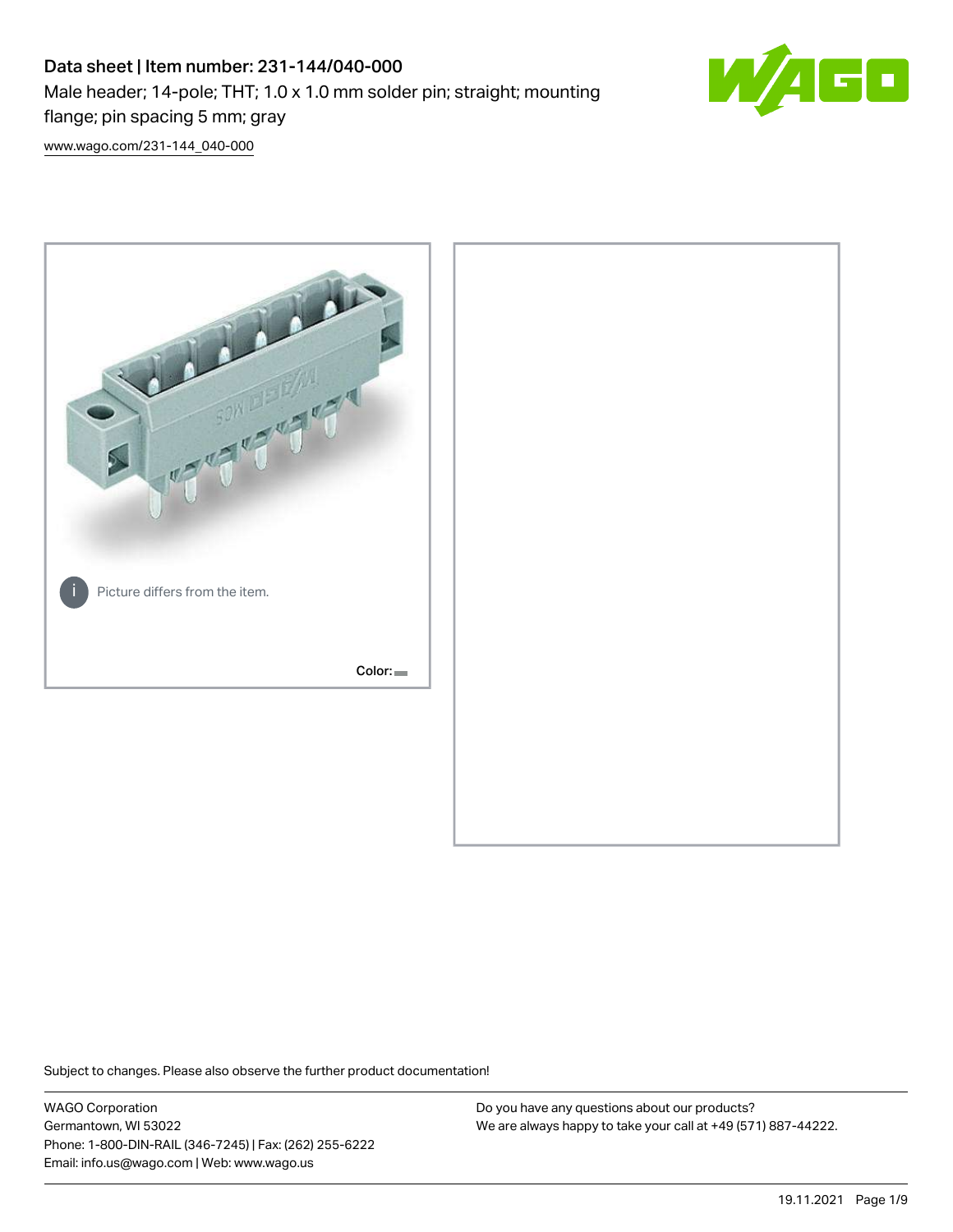

Dimensions in mm

 $L =$  (pole no.  $-1$ ) x pin spacing  $+8.2$  mm

#### Item description

- **Horizontal or vertical PCB mounting via straight or angled solder pins**
- **Pin cross-section: 1 x 1 mm**
- $\blacksquare$ With coding fingers

## Data Notes

Safety information 1 The MCS – MULTI CONNECTION SYSTEM includes connectors

Subject to changes. Please also observe the further product documentation!  $\nu$ 

WAGO Corporation Germantown, WI 53022 Phone: 1-800-DIN-RAIL (346-7245) | Fax: (262) 255-6222 Email: info.us@wago.com | Web: www.wago.us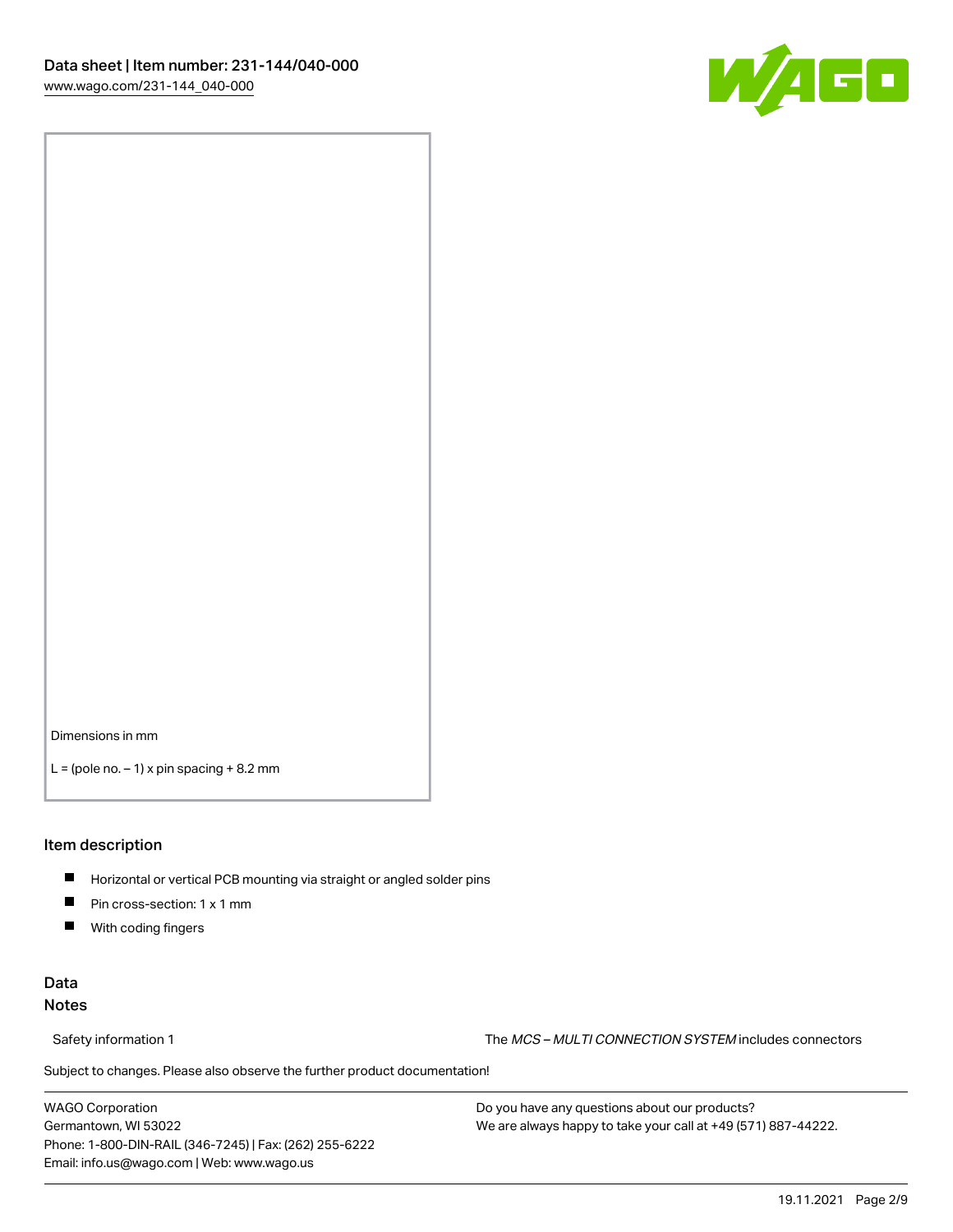

without breaking capacity in accordance with DIN EN 61984. When

|           | used as intended, these connectors must not be connected<br>/disconnected when live or under load. The circuit design should<br>ensure header pins, which can be touched, are not live when<br>unmated.                                                             |
|-----------|---------------------------------------------------------------------------------------------------------------------------------------------------------------------------------------------------------------------------------------------------------------------|
| Variants: | Other pole numbers<br>3.8 mm pin projection for male headers with straight solder pins<br>Gold-plated or partially gold-plated contact surfaces<br>Other versions (or variants) can be requested from WAGO Sales or<br>configured at https://configurator.wago.com/ |

## Electrical data

## IEC Approvals

| Ratings per                 | IEC/EN 60664-1                                                        |
|-----------------------------|-----------------------------------------------------------------------|
| Rated voltage (III / 3)     | 320 V                                                                 |
| Rated surge voltage (III/3) | 4 <sub>kV</sub>                                                       |
| Rated voltage (III/2)       | 320 V                                                                 |
| Rated surge voltage (III/2) | 4 <sub>k</sub> V                                                      |
| Nominal voltage (II/2)      | 630 V                                                                 |
| Rated surge voltage (II/2)  | 4 <sub>k</sub> V                                                      |
| Rated current               | 12A                                                                   |
| Legend (ratings)            | $(III / 2)$ $\triangle$ Overvoltage category III / Pollution degree 2 |

## UL Approvals

| Approvals per                  | UL 1059 |
|--------------------------------|---------|
| Rated voltage UL (Use Group B) | 300 V   |
| Rated current UL (Use Group B) | 10 A    |
| Rated voltage UL (Use Group D) | 300 V   |
| Rated current UL (Use Group D) | 10A     |

## Ratings per UL

| Rated voltage UL 1977 | 600 V |
|-----------------------|-------|
| Rated current UL 1977 |       |

## CSA Approvals

| Approvals per                   |  |
|---------------------------------|--|
| Rated voltage CSA (Use Group B) |  |

Subject to changes. Please also observe the further product documentation!

| <b>WAGO Corporation</b>                                | Do you have any questions about our products?                 |
|--------------------------------------------------------|---------------------------------------------------------------|
| Germantown, WI 53022                                   | We are always happy to take your call at +49 (571) 887-44222. |
| Phone: 1-800-DIN-RAIL (346-7245)   Fax: (262) 255-6222 |                                                               |
| Email: info.us@wago.com   Web: www.wago.us             |                                                               |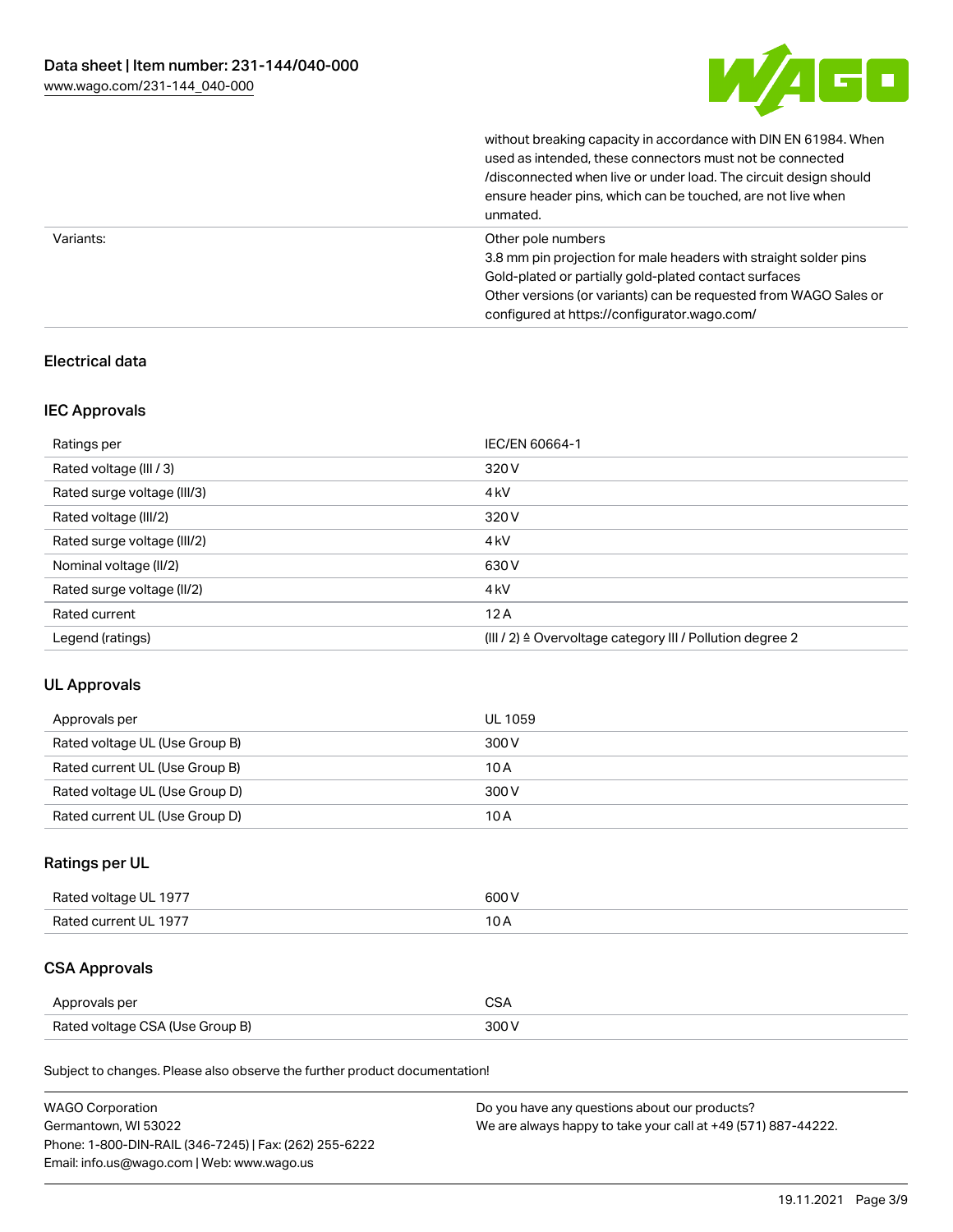[www.wago.com/231-144\\_040-000](http://www.wago.com/231-144_040-000)



| Rated current CSA (Use Group B) | 10 A  |
|---------------------------------|-------|
| Rated voltage CSA (Use Group D) | 300 V |
| Rated current CSA (Use Group D) | 10 A  |

#### Connection data

| Total number of potentials |  |
|----------------------------|--|
| Number of connection types |  |
| Number of levels           |  |

## Connection 1

| Number of poles |  |
|-----------------|--|
|                 |  |

## Physical data

| Pin spacing                          | 5 mm / 0.197 inch   |
|--------------------------------------|---------------------|
| Width                                | 82.8 mm / 3.26 inch |
| Height                               | 17 mm / 0.669 inch  |
| Height from the surface              | 12 mm / 0.472 inch  |
| Depth                                | 8.4 mm / 0.331 inch |
| Solder pin length                    | $5 \,\mathrm{mm}$   |
| Solder pin dimensions                | $1 \times 1$ mm     |
| Drilled hole diameter with tolerance | $1.4$ $(+0.1)$ mm   |

## Mechanical data

| Mounting type | Mounting flange       |
|---------------|-----------------------|
| Mounting type | Feed-through mounting |
|               | Panel mounting        |

## Plug-in connection

| Contact type (pluggable connector) | Male connector/plug |
|------------------------------------|---------------------|
| Connector (connection type)        | for PCB             |
| Mismating protection               | No                  |
| Mating direction to the PCB        | 90 $^{\circ}$       |
| Locking of plug-in connection      | Without             |

## PCB contact

PCB Contact THT

Subject to changes. Please also observe the further product documentation!

| <b>WAGO Corporation</b>                                | Do you have any questions about our products?                 |
|--------------------------------------------------------|---------------------------------------------------------------|
| Germantown, WI 53022                                   | We are always happy to take your call at +49 (571) 887-44222. |
| Phone: 1-800-DIN-RAIL (346-7245)   Fax: (262) 255-6222 |                                                               |
| Email: info.us@wago.com   Web: www.wago.us             |                                                               |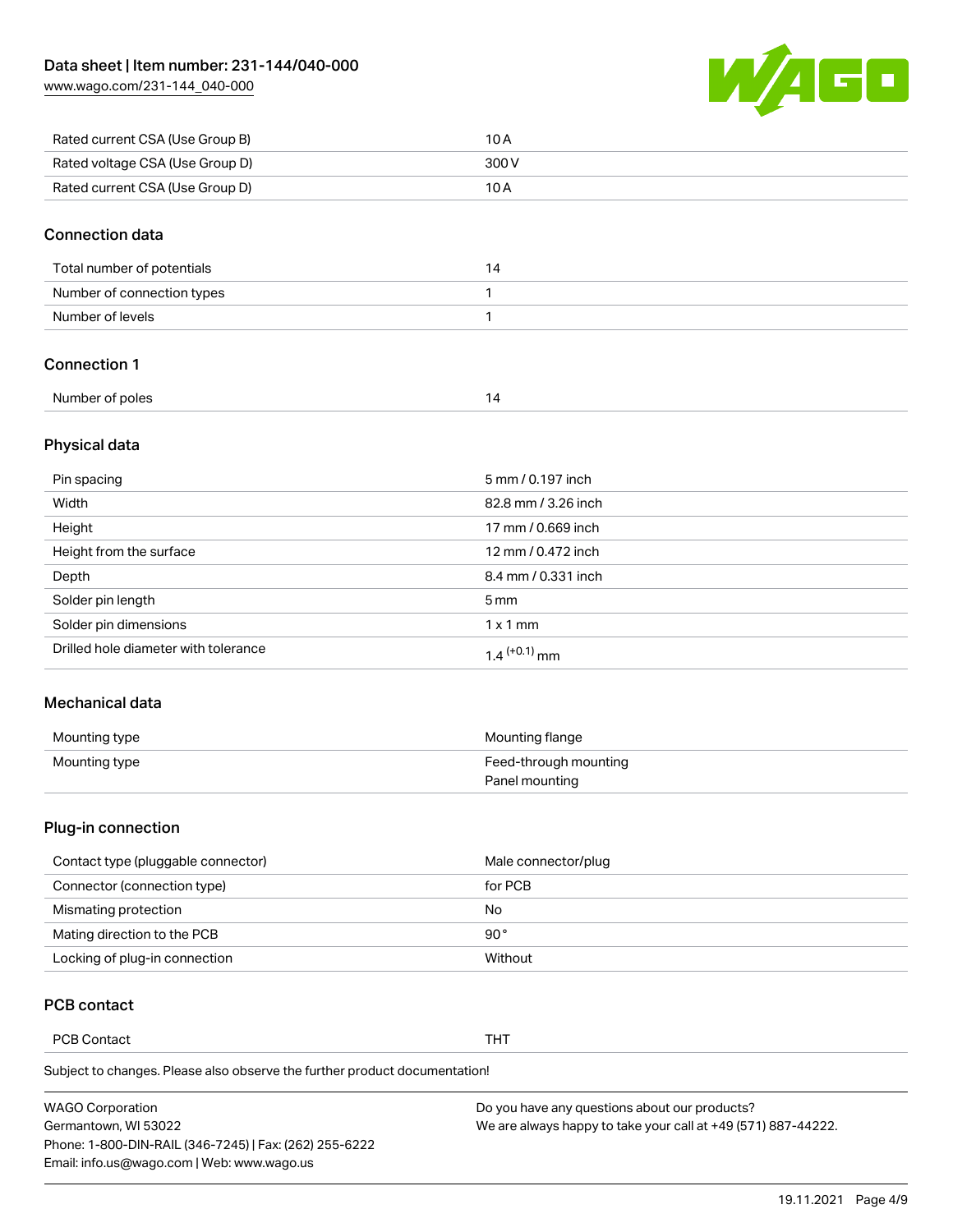[www.wago.com/231-144\\_040-000](http://www.wago.com/231-144_040-000)



| Solder pin arrangement              | over the entire male connector (in-line) |
|-------------------------------------|------------------------------------------|
| Number of solder pins per potential |                                          |

#### Material data

| Color                       | gray                                    |
|-----------------------------|-----------------------------------------|
| Material group              |                                         |
| Insulation material         | Polyamide (PA66)                        |
| Flammability class per UL94 | V <sub>0</sub>                          |
| Contact material            | Electrolytic copper ( $E_{\text{Cu}}$ ) |
| Contact plating             | tin-plated                              |
| Fire load                   | 0.087 MJ                                |
| Weight                      | 4.7 g                                   |

## Environmental requirements

| Limit temperature range | $-60+100 °C$ |
|-------------------------|--------------|
|-------------------------|--------------|

## Commercial data

| <b>Product Group</b>  | 3 (Multi Conn. System) |
|-----------------------|------------------------|
| PU (SPU)              | 50 Stück               |
| Packaging type        | box                    |
| Country of origin     | PL                     |
| <b>GTIN</b>           | 4044918863742          |
| Customs tariff number | 8536694040             |

## Approvals / Certificates

#### Country specific Approvals

| Logo | Approval                               | <b>Additional Approval Text</b> | Certificate<br>name |
|------|----------------------------------------|---------------------------------|---------------------|
|      | CВ<br><b>DEKRA Certification B.V.</b>  | IEC 61984                       | NL-39756            |
|      | <b>CSA</b><br>DEKRA Certification B.V. | C <sub>22.2</sub>               | LR 18677-<br>25     |

#### Ship Approvals

| Logo | Approval                                                                   | Additional Approval Text | Certificate<br>name |
|------|----------------------------------------------------------------------------|--------------------------|---------------------|
|      | Subject to changes. Please also observe the further product documentation! |                          |                     |

| <b>WAGO Corporation</b>                                | Do you have any questions about our products?                 |
|--------------------------------------------------------|---------------------------------------------------------------|
| Germantown, WI 53022                                   | We are always happy to take your call at +49 (571) 887-44222. |
| Phone: 1-800-DIN-RAIL (346-7245)   Fax: (262) 255-6222 |                                                               |
| Email: info.us@wago.com   Web: www.wago.us             |                                                               |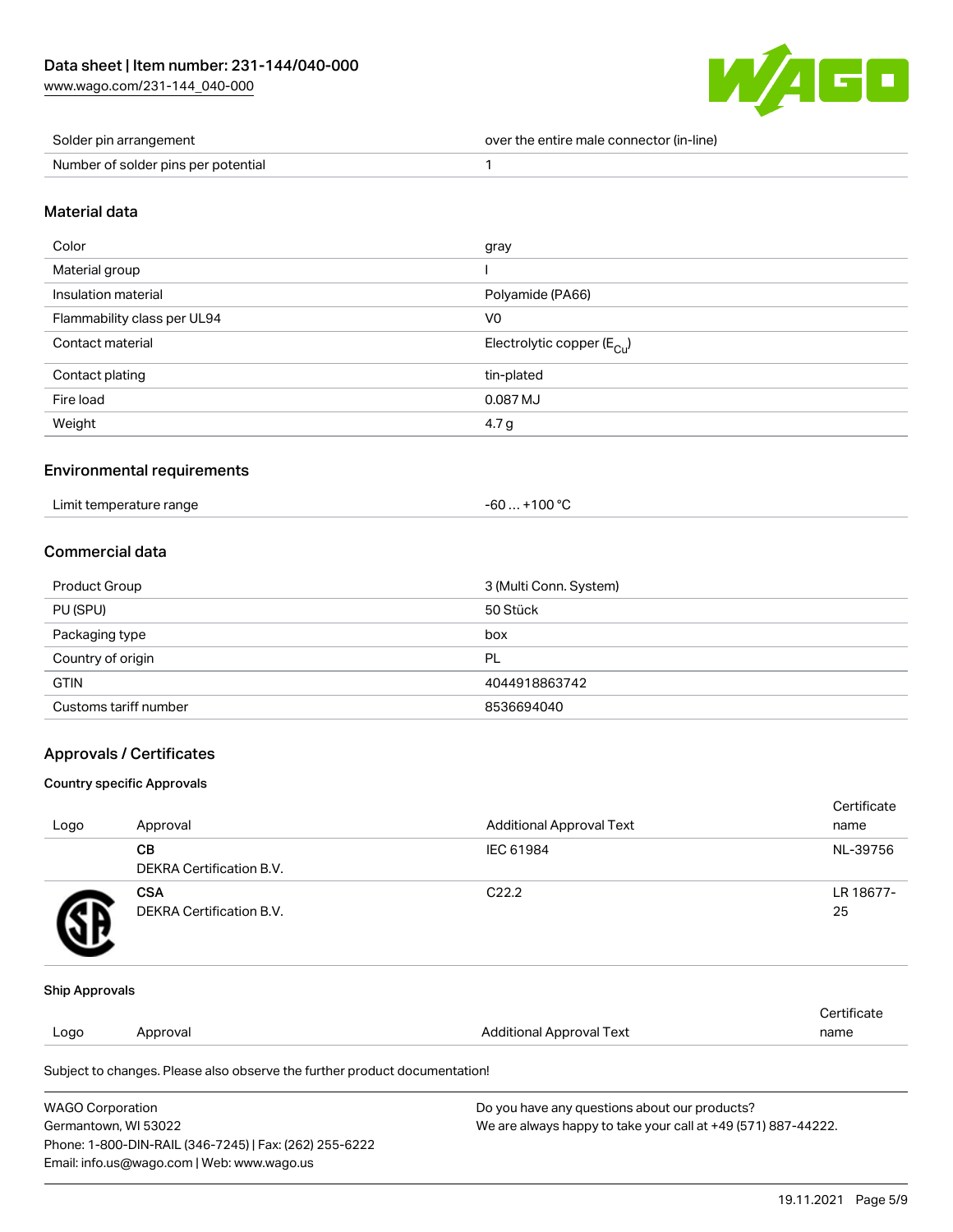## Data sheet | Item number: 231-144/040-000

[www.wago.com/231-144\\_040-000](http://www.wago.com/231-144_040-000)



| ABS                 | <b>ABS</b><br>American Bureau of Shipping | -                | $19 -$<br>HG1869876-<br><b>PDA</b> |
|---------------------|-------------------------------------------|------------------|------------------------------------|
| <b>BUREAU</b>       | BV<br>Bureau Veritas S.A.                 | <b>IEC 60998</b> | 11915/D0<br><b>BV</b>              |
|                     | <b>DNV GL</b>                             | -                | TAE000016Z                         |
|                     | Det Norske Veritas, Germanischer Lloyd    |                  |                                    |
| <b>UL-Approvals</b> |                                           |                  | Certificate                        |

|                       |                                      |                                 | <b>OUTLITIOUL</b> |
|-----------------------|--------------------------------------|---------------------------------|-------------------|
| Logo                  | Approval                             | <b>Additional Approval Text</b> | name              |
|                       | UL                                   | <b>UL 1977</b>                  | E45171            |
| $\boldsymbol{\theta}$ | Underwriters Laboratories Inc.       |                                 |                   |
| Ъ.                    | UL<br>Underwriters Laboratories Inc. | <b>UL 1059</b>                  | E45172            |
|                       |                                      |                                 |                   |

## Counterpart

|               | ltem no.231-114/026-000                                                        |                              |
|---------------|--------------------------------------------------------------------------------|------------------------------|
| <b>CALLES</b> | Female plug; 14-pole; 12 AWG max; pin spacing 5 mm; 1 conductor per pole; gray | www.wago.com/231-114/026-000 |

## Optional accessories

| Mounting             |                                                                         |                      |
|----------------------|-------------------------------------------------------------------------|----------------------|
| Mounting accessories |                                                                         |                      |
|                      | Item no.: 209-147<br>Self-tapping screw                                 | www.wago.com/209-147 |
|                      | Item no.: 231-194<br>Self-tapping screw; B 2.2x13, fixing hole 1.8 mm Ø | www.wago.com/231-194 |
|                      | Item no.: 231-195<br>Screw with nut; M2x12; for fixing element          | www.wago.com/231-195 |
|                      | Item no.: 231-295<br>Screw with nut                                     | www.wago.com/231-295 |
| Coding               |                                                                         |                      |

Subject to changes. Please also observe the further product documentation!

WAGO Corporation Germantown, WI 53022 Phone: 1-800-DIN-RAIL (346-7245) | Fax: (262) 255-6222 Email: info.us@wago.com | Web: www.wago.us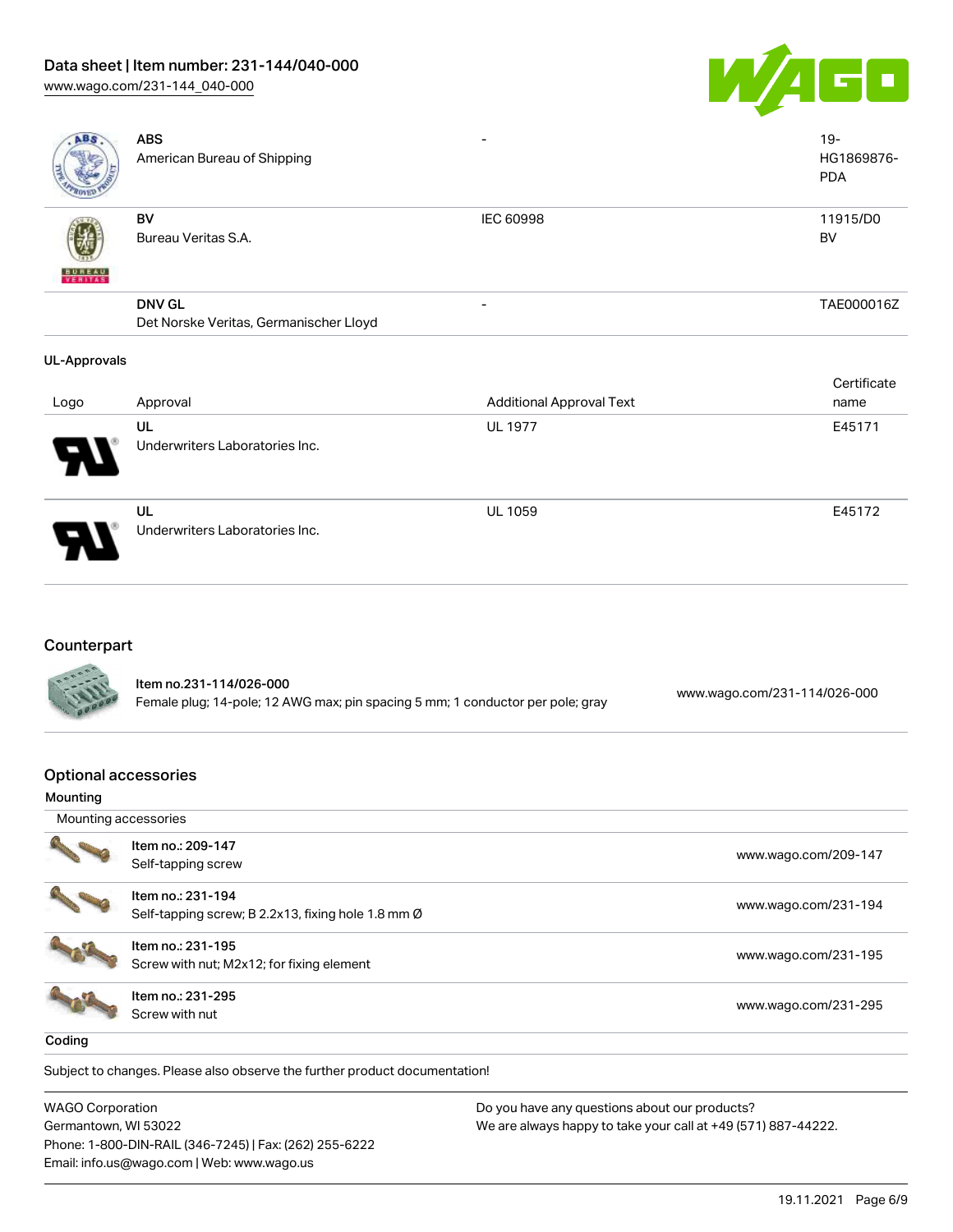Phone: 1-800-DIN-RAIL (346-7245) | Fax: (262) 255-6222

Email: info.us@wago.com | Web: www.wago.us

[www.wago.com/231-144\\_040-000](http://www.wago.com/231-144_040-000)



Intermediate plate

|                                                 | Item no.: 231-500<br>Spacer; for formation of groups; light gray                                                                                                       |            |                                                                                                                | www.wago.com/231-500 |  |
|-------------------------------------------------|------------------------------------------------------------------------------------------------------------------------------------------------------------------------|------------|----------------------------------------------------------------------------------------------------------------|----------------------|--|
| Coding                                          |                                                                                                                                                                        |            |                                                                                                                |                      |  |
|                                                 | Item no.: 231-129<br>Coding key; snap-on type; light gray                                                                                                              |            |                                                                                                                | www.wago.com/231-129 |  |
| <b>Downloads</b><br>Documentation               |                                                                                                                                                                        |            |                                                                                                                |                      |  |
| <b>Additional Information</b>                   |                                                                                                                                                                        |            |                                                                                                                |                      |  |
| Technical explanations                          |                                                                                                                                                                        | 2019 Apr 3 | pdf<br>2.0 MB                                                                                                  | Download             |  |
| <b>CAD files</b>                                |                                                                                                                                                                        |            |                                                                                                                |                      |  |
| CAD data                                        |                                                                                                                                                                        |            |                                                                                                                |                      |  |
|                                                 | 2D/3D Models 231-144/040-000                                                                                                                                           |            | <b>URL</b>                                                                                                     | Download             |  |
| <b>CAE</b> data                                 |                                                                                                                                                                        |            |                                                                                                                |                      |  |
| EPLAN Data Portal 231-144/040-000               |                                                                                                                                                                        |            | <b>URL</b>                                                                                                     | Download             |  |
|                                                 | EPLAN Data Portal 231-144/040-000                                                                                                                                      |            | URL                                                                                                            | Download             |  |
| ZUKEN Portal 231-144/040-000                    |                                                                                                                                                                        |            | <b>URL</b>                                                                                                     | Download             |  |
| <b>PCB Design</b>                               |                                                                                                                                                                        |            |                                                                                                                |                      |  |
| Symbol and Footprint 231-144/040-000            |                                                                                                                                                                        |            | URL                                                                                                            | Download             |  |
|                                                 | CAx data for your PCB design, consisting of "schematic symbols and PCB footprints",<br>allow easy integration of the WAGO component into your development environment. |            |                                                                                                                |                      |  |
| <b>Supported formats:</b>                       |                                                                                                                                                                        |            |                                                                                                                |                      |  |
| ш                                               | Accel EDA 14 & 15                                                                                                                                                      |            |                                                                                                                |                      |  |
|                                                 | Altium 6 to current version                                                                                                                                            |            |                                                                                                                |                      |  |
| п                                               | Cadence Allegro                                                                                                                                                        |            |                                                                                                                |                      |  |
|                                                 | DesignSpark                                                                                                                                                            |            |                                                                                                                |                      |  |
|                                                 | Eagle Libraries                                                                                                                                                        |            |                                                                                                                |                      |  |
| KiCad                                           |                                                                                                                                                                        |            |                                                                                                                |                      |  |
|                                                 | Subject to changes. Please also observe the further product documentation!                                                                                             |            |                                                                                                                |                      |  |
| <b>WAGO Corporation</b><br>Germantown, WI 53022 |                                                                                                                                                                        |            | Do you have any questions about our products?<br>We are always happy to take your call at +49 (571) 887-44222. |                      |  |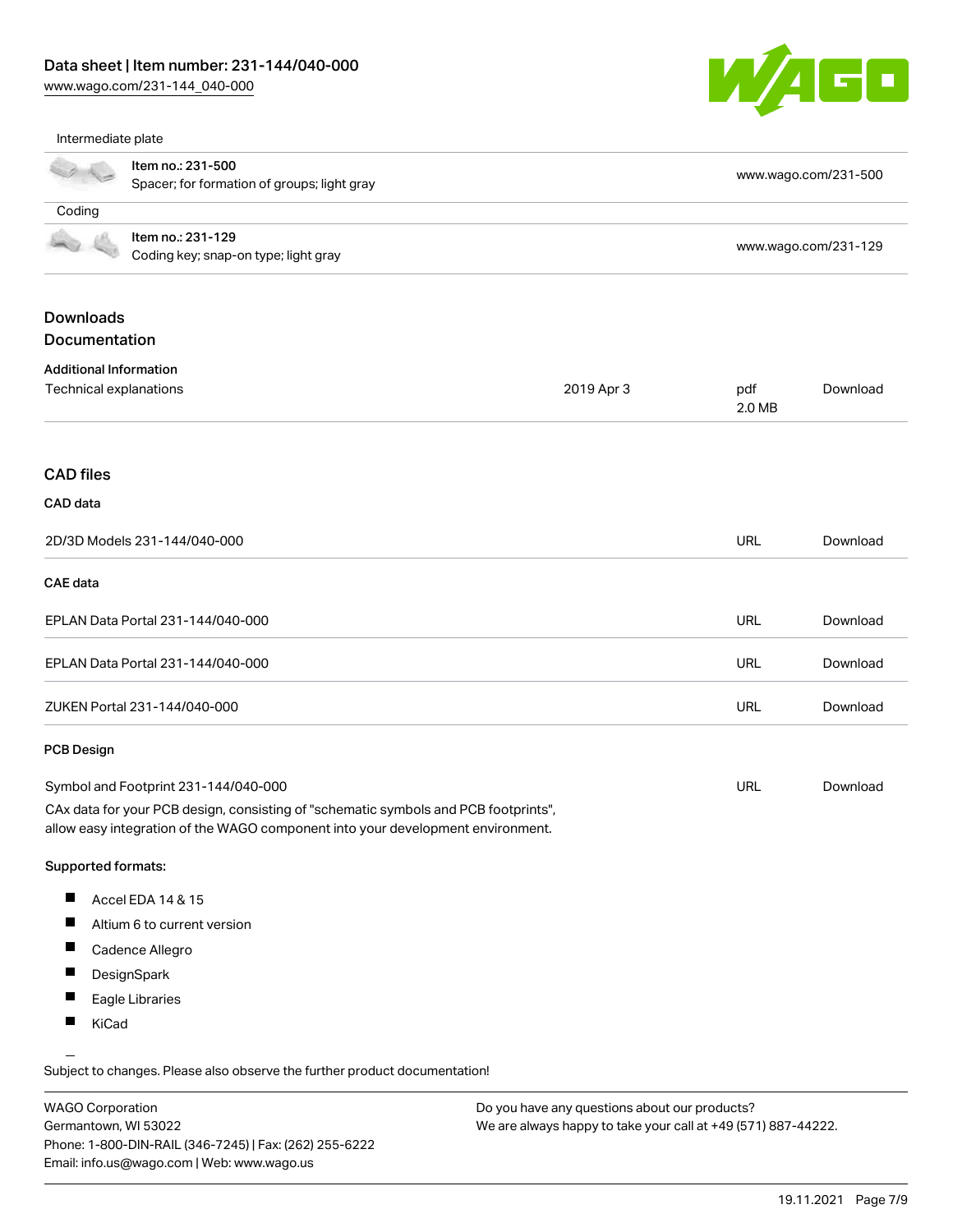$\sqrt{4}$  G  $\Box$ 

- $\blacksquare$ Mentor Graphics BoardStation
- $\blacksquare$ Mentor Graphics Design Architect
- $\blacksquare$ Mentor Graphics Design Expedition 99 and 2000
- $\blacksquare$ OrCAD 9.X PCB and Capture
- П PADS PowerPCB 3, 3.5, 4.X, and 5.X
- П PADS PowerPCB and PowerLogic 3.0
- П PCAD 2000, 2001, 2002, 2004, and 2006
- $\blacksquare$ Pulsonix 8.5 or newer
- $\blacksquare$ **STL**
- $\blacksquare$ 3D STEP
- $\blacksquare$ TARGET 3001!
- $\blacksquare$ View Logic ViewDraw
- $\blacksquare$ Quadcept
- $\blacksquare$ Zuken CadStar 3 and 4
- П Zuken CR-5000 and CR-8000

PCB Component Libraries (EDA), PCB CAD Library Ultra Librarian

#### Environmental Product Compliance

#### Compliance Search

Environmental Product Compliance 231-144/040-000 THT male header; 1.0 x 1.0 mm solder pin; straight; clamping collar; Pin spacing 5 mm; 14-pole; gray URL [Download](https://www.wago.com/global/d/ComplianceLinkMediaContainer_231-144_040-000)

## Installation Notes



Coding a male header – fitting coding key(s).

Subject to changes. Please also observe the further product documentation! Product family

WAGO Corporation Germantown, WI 53022 Phone: 1-800-DIN-RAIL (346-7245) | Fax: (262) 255-6222 Email: info.us@wago.com | Web: www.wago.us